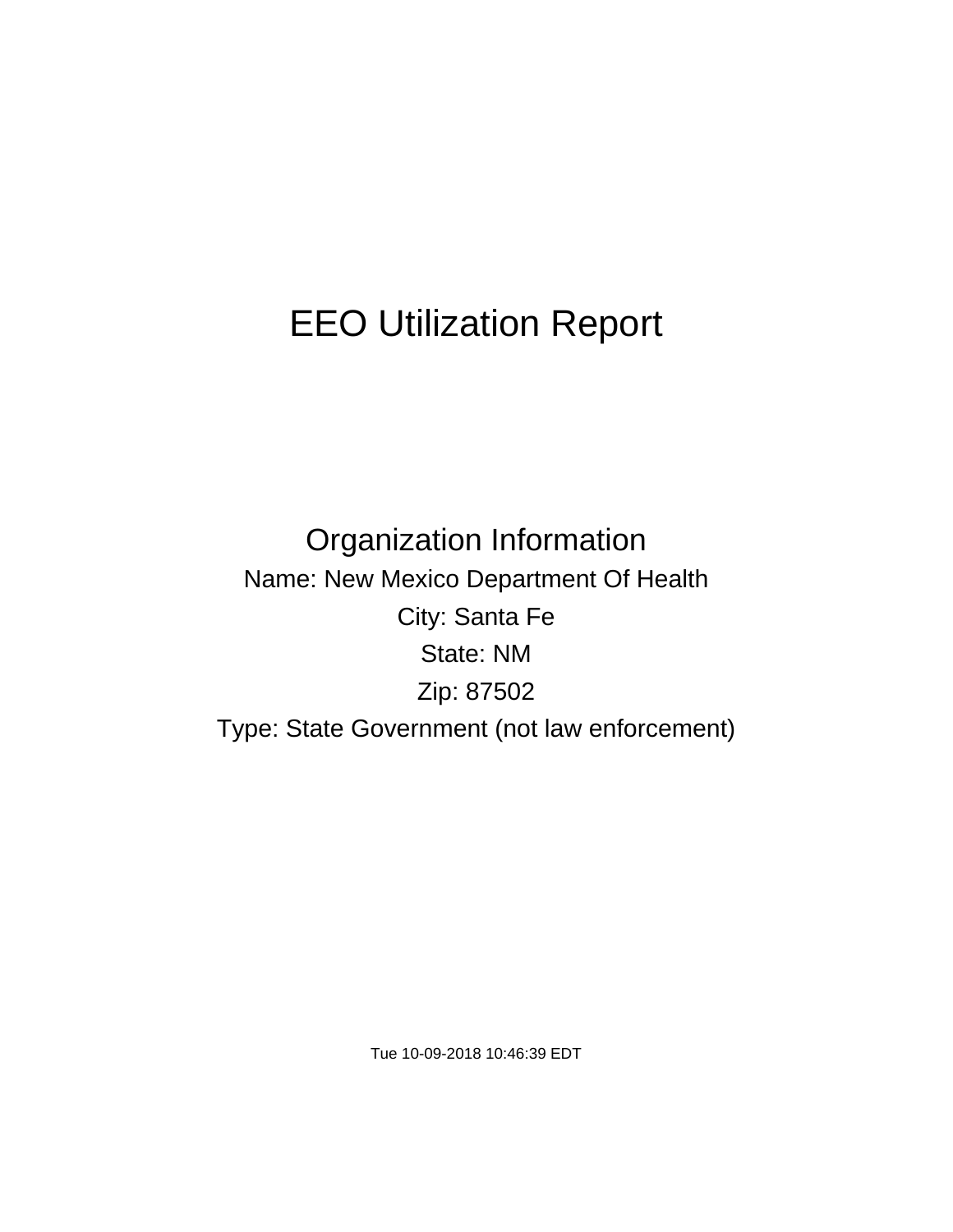# **Step 1: Introductory Information**

## **Policy Statement:**

The New Mexico Department of Health ("Department") is committed to a workplace environment that is free from discrimination, harassment, or retaliation. Discrimination or harassment based on race, color, religion, age, national origin, sex (including sexual harassment), gender identity, sexual orientation, disability, pregnancy, genetic information, marital status, or any other legally protected class are prohibited by law and will not be tolerated. In addition, retaliation against anyone who opposes or reports discrimination or harassment or who participates in any investigation or proceeding regarding such reports is prohibited.

The Department endeavors to protect employees, applicants for employment, service or contract providers, customers, visitors, clients, patients, and residents from discrimination and harassment. Every employee in the Department is responsible for ensuring that the workplace is free from discrimination and harassment, and every employee is expected to avoid any behavior or conduct that could be reasonably interpreted to violate this policy. Department contractors, if required under the terms of their contract, are expected to adhere to the same standards as Department employees.

The Department values a workplace in which all individuals are free from discrimination and harassment and, therefore, may take corrective action up to and including dismissal when policy violations occur, even if they are not so serious as to be unlawful.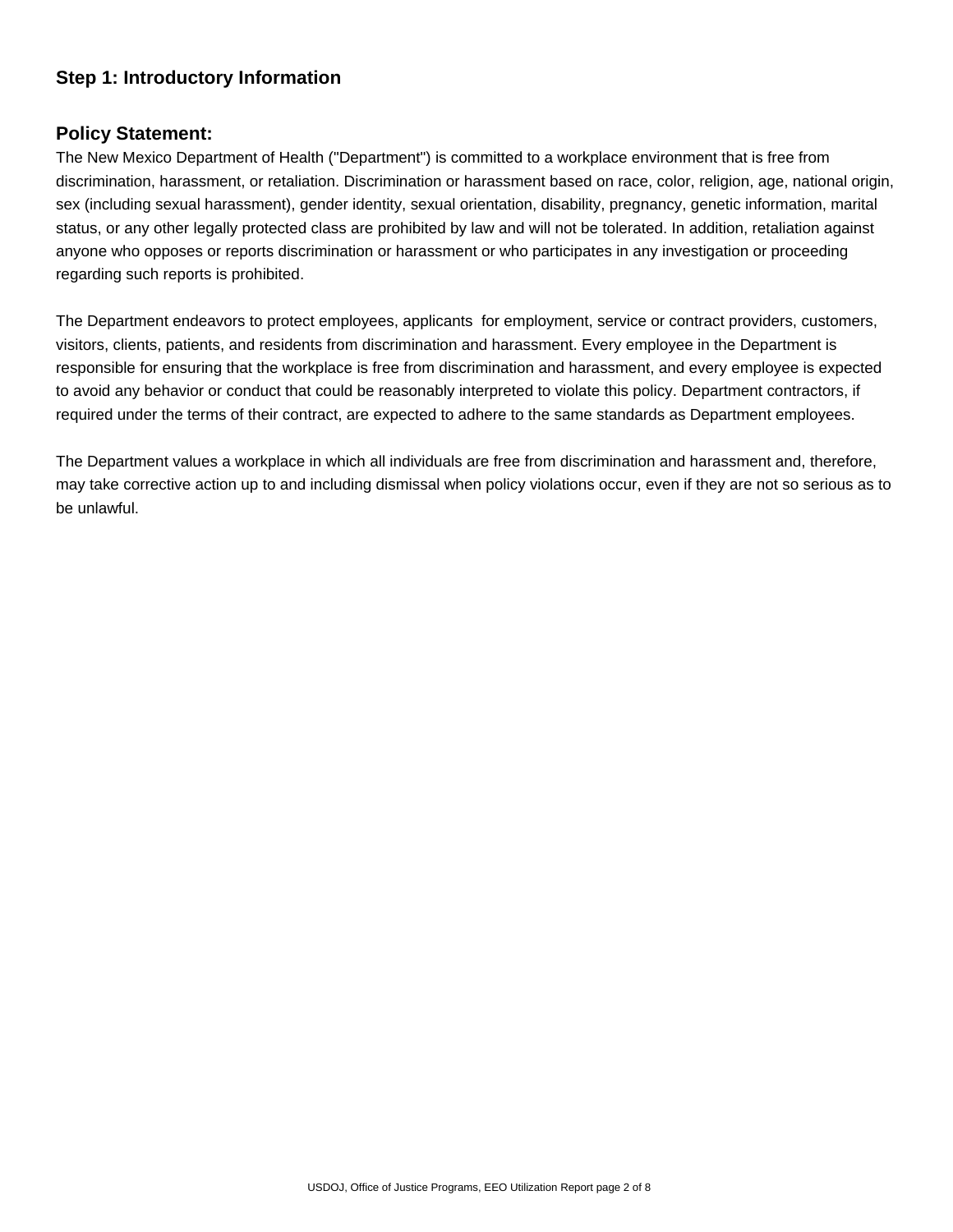# **Step 4b: Narrative of Interpretation**

The Department of Health (DOH) is required to follow the prescribed New Mexico State Personnel Office (SPO) process when filling Classified positions. SPO compiles lists of qualified candidates and DOH hires from that list. Consequently, if no qualified minority candidates are on the list, it can be difficult for DOH to independently meet its diversity goals.

Additionally, a reliable underutilization analysis of the DOH workforce is difficult due to the restrictive nature of the reporting format. The format requires the selection of one relevant labor market for the DOH entire workforce; however, the DOH is a statewide organization that recruits for different Job Categories in different parts of the State or nationwide depending on the position. Thus, the use of any one county or the use of comprehensive State data in the utilization analysis is faulty. For example, many classified positions such as Protective Services, Technician, Service and Maintenance and Administrative Support are filled from the county immediately surrounding the location of the particular job, whereas Professional positions are filled with applicants drawn from both a statewide and nationwide pool.

# **Step 5: Objectives and Steps**

### **1. 1. Increase the number of underutilized groups in all job categories.**

a. A large minority population in the immediate vicinity of many of these positions tends to limit the number of diverse applicants.

b. This report will be made available to hiring managers so they are cognizant of the information.

#### **2. Continue and enhance recruitment efforts among underutilized categories.**

a. DOH will continue ongoing efforts to recruit through advertising on its websites regarding the hiring and application process throughout the year; will continue its advertising in print, and electronic formats both locally and outside of the normal recruitment areas where applicable. DOH will continue to engage in postings to social media accounts regarding job opportunities.

b. The divisions and facilities within DOH will continue to focus on career events and career counseling centers within colleges to provide material, presentations, and direction for those who might be interested positions within our agency.

#### **3. 3. Continue to Review the Recruitment Plan**

a. At the beginning of each fiscal year, the HR Bureau will review recruiting and workforce statistics to determine any underutilization and to assess the effectiveness of efforts during the previous fiscal year. Adjustments will be made to the plan as needed to ensure that appropriate effort is made to address any underutilization that may exist.

b. The DOH will continue to review and address any potential barriers to recruitment and/or successful completion of probationary periods in order to ensure that there is no adverse on these groups or any barriers that might deter them from applying for positions.

## **Step 6: Internal Dissemination**

Post a copy of the EEOP Utilization Report on the DOH internal website;

Distribute a copy of and direction about the EEOP Utilization Report to all supervisors and managers;

Notify all employees that a copy of the EEOP Utilization Report is available upon request from the HR Bureau.

# **Step 7: External Dissemination**

Post a copy of the EEOP Utilization Report on the DOH public website.

Make copies of the EEOP Utilization Report available to other organizations statewide upon request.

Make copies of the EEOP Utilization Report available to members of the public upon request in the HR Bureau.

Notify all contractors, vendors and sub-recipients that do business with the DOH that a copy of the EEOP is available upon request from the HR Bureau.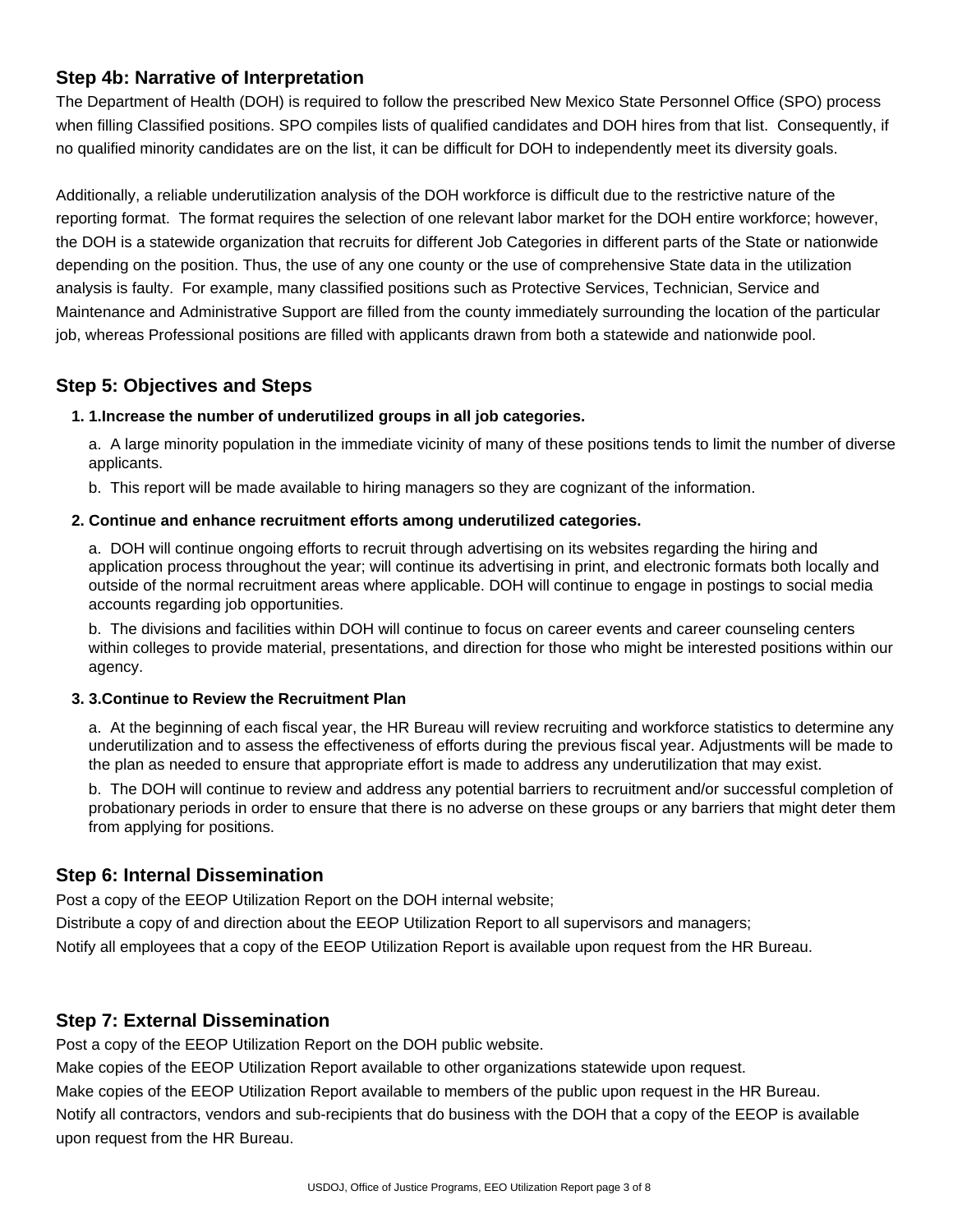USDOJ, Office of Justice Programs, EEO Utilization Report page 4 of 8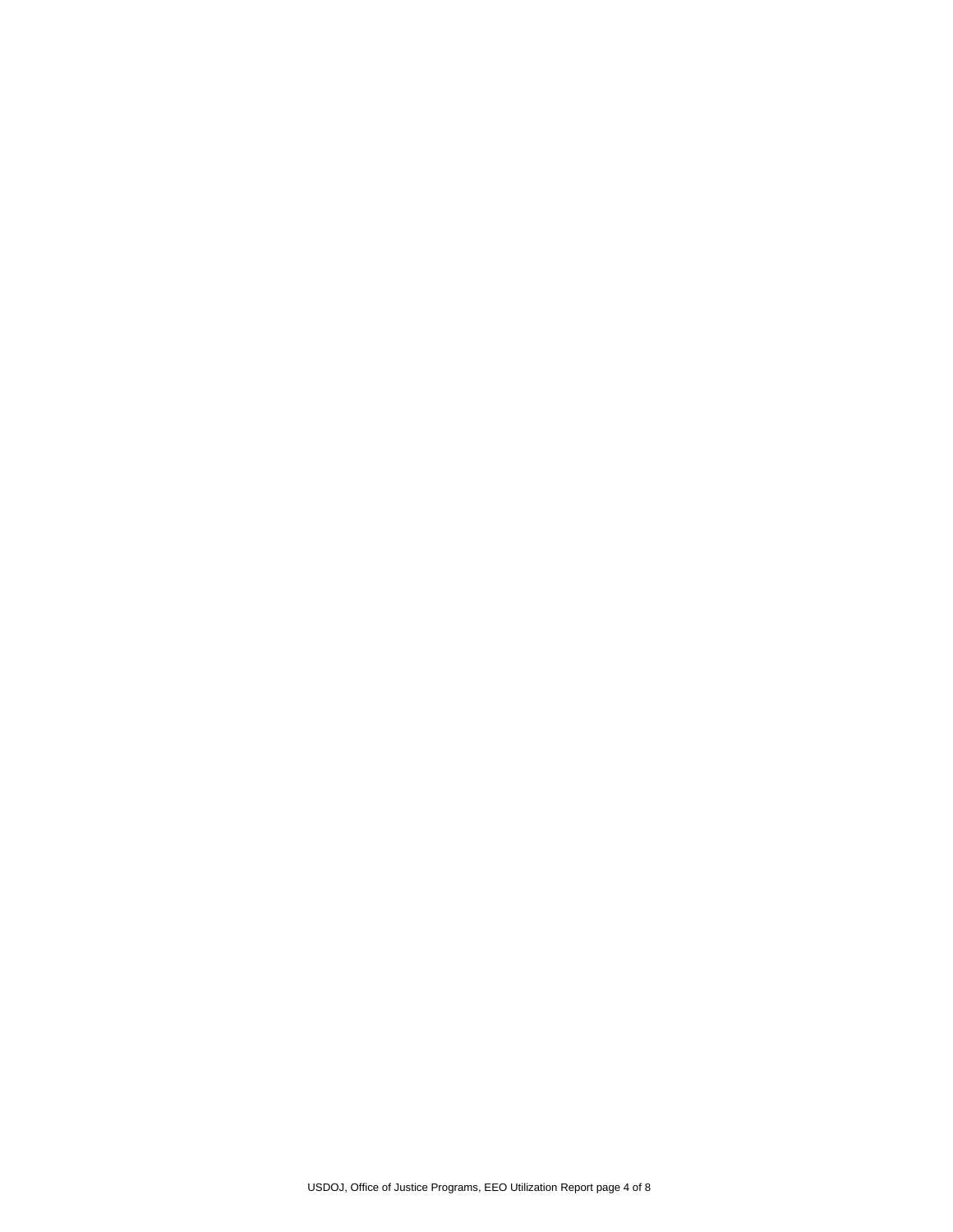## **Utilization Analysis ChartRelevant Labor Market: New Mexico**

|                                           |               | Male                     |                                        |                                           |         |                                           |                         |        |               |                                                     | Female                          |                                           |          |                                                  |                         |        |  |  |
|-------------------------------------------|---------------|--------------------------|----------------------------------------|-------------------------------------------|---------|-------------------------------------------|-------------------------|--------|---------------|-----------------------------------------------------|---------------------------------|-------------------------------------------|----------|--------------------------------------------------|-------------------------|--------|--|--|
| Job Categories                            | White         | Hispanic<br>or Latino    | <b>Black or</b><br>African<br>American | American<br>Indian or<br>Alaska<br>Native | Asian   | Native<br>Hawaiian<br>or Other<br>Pacific | Two or<br>More<br>Races | Other  | White         | Hispanic<br>or Latino                               | Black or<br>African<br>American | American<br>Indian or<br>Alaska<br>Native | Asian    | <b>Native</b><br>Hawaiiar<br>or Other<br>Pacific | Two or<br>More<br>Races | Other  |  |  |
|                                           |               |                          |                                        |                                           |         | Islander                                  |                         |        |               |                                                     |                                 |                                           |          | Islander                                         |                         |        |  |  |
| Officials/Administrators                  |               |                          |                                        |                                           |         |                                           |                         |        |               |                                                     |                                 |                                           |          |                                                  |                         |        |  |  |
| Workforce #/%                             | 1/33%         | 0/0%                     | 0/0%                                   | 0/0%                                      | 0/0%    | 0/0%                                      | 0/0%                    | 0/0%   | 1/33%         | 1/33%                                               | 0/0%                            | 0/0%                                      | 0/0%     | 0/0%                                             | 0/0%                    | 0/0%   |  |  |
| <b>CLS #/%</b>                            | ℅             | 34,950/36 16,725/17<br>% | 945/1%                                 | ,960/2%                                   | ,050/1% | 35/0%                                     | 505/1%                  | 220/0% | %             | 24,515/25 13,865/14<br>%                            | 505/1%                          | 1,700/2%                                  | 485/0%   | 20/0%                                            | 179/0%                  | 260/0% |  |  |
| Utilization #/%                           | $-2%$         | $-17%$                   | $-1%$                                  | $-2%$                                     | $-1%$   | $-0%$                                     | $-1%$                   | $-0%$  | 8%            | 19%                                                 | $-1%$                           | $-2%$                                     | $-0%$    | $-0%$                                            | $-0%$                   | $-0\%$ |  |  |
| <b>Professionals</b>                      |               |                          |                                        |                                           |         |                                           |                         |        |               |                                                     |                                 |                                           |          |                                                  |                         |        |  |  |
| Workforce #/%                             | 121/11%       | 137/13%                  | 10/1%                                  | 5/0%                                      | 5/0%    | 0/0%                                      | 0/0%                    | 0/0%   | 326/31%       | 417/39%                                             | 8/1%                            | 17/2%                                     | 11/1%    | 0/0%                                             | 0/0%                    | 0/0%   |  |  |
| CLS #/%                                   | ℅             | 48,650/30 17,755/11<br>℅ |                                        | 1,470/1% 2,415/1% 2,435/1%                |         | 50/0%                                     | 454/0%                  | 480/0% | %             | 54,505/33 24,440/15 1,420/1% 4,870/3% 2,230/1%<br>% |                                 |                                           |          | 20/0%                                            | 950/1%                  | 640/0% |  |  |
| Utilization #/%                           | $-18%$        | 2%                       | 0%                                     | $-1%$                                     | $-1%$   | $-0%$                                     | $-0%$                   | $-0%$  | $-3%$         | 24%                                                 | $-0%$                           | $-1%$                                     | $-0%$    | $-0%$                                            | $-1%$                   | $-0\%$ |  |  |
| Technicians                               |               |                          |                                        |                                           |         |                                           |                         |        |               |                                                     |                                 |                                           |          |                                                  |                         |        |  |  |
| Workforce #/%                             | 60/8%         | 194/27%                  | 14/2%                                  | 5/1%                                      | 4/1%    | 1/0%                                      | 0/0%                    | 0/0%   | 84/11%        | 342/47%                                             | 13/2%                           | 8/1%                                      | 7/1%     | 0/0%                                             | 0/0%                    | 0/0%   |  |  |
| CLS #/%                                   | 7,430/28<br>% | 4,470/17<br>℅            | 260/1%                                 | 720/3%                                    | 290/1%  | 0/0%                                      | 120/0%                  | 50/0%  | 6,560/25<br>% | 4,790/18<br>%                                       | 115/0%                          | ,210/5%                                   | 300/1%   | 0/0%                                             | 195/1%                  | 55/0%  |  |  |
| Utilization #/%                           | $-20%$        | 10%                      | 1%                                     | $-2%$                                     | $-1%$   | 0%                                        | $-0%$                   | $-0%$  | $-13%$        | 29%                                                 | 1%                              | $-3%$                                     | $-0%$    | 0%                                               | $-1%$                   | $-0\%$ |  |  |
| <b>Protective Services:</b><br>Sworn      |               |                          |                                        |                                           |         |                                           |                         |        |               |                                                     |                                 |                                           |          |                                                  |                         |        |  |  |
| Workforce #/%                             | 0/            | 0/                       | 0/                                     | 0/                                        | 0/      | 0/                                        | 0/                      | 0/     | 0/            | 0/                                                  | 0/                              | 0/                                        | 0/       | 0/                                               | 0/                      | 0/     |  |  |
| CLS #/%                                   | 8,085/36<br>% | 8,145/36<br>$\%$         | 465/2%                                 | ,295/6%                                   | 105/0%  | 10/0%                                     | 150/1%                  | 65/0%  |               | 1,770/8% 2,035/9%                                   | 150/1%                          | 325/1%                                    | 10/0%    | 0/0%                                             | 10/0%                   | 4/0%   |  |  |
| Utilization #/%                           |               |                          |                                        |                                           |         |                                           |                         |        |               |                                                     |                                 |                                           |          |                                                  |                         |        |  |  |
| <b>Protective Services: Non-</b><br>sworn |               |                          |                                        |                                           |         |                                           |                         |        |               |                                                     |                                 |                                           |          |                                                  |                         |        |  |  |
| Workforce #/%                             | 2/10%         | 18/86%                   | 0/0%                                   | 0/0%                                      | 0/0%    | 0/0%                                      | 0/0%                    | 0/0%   | 0/0%          | 1/5%                                                | 0/0%                            | 0/0%                                      | 0/0%     | 0/0%                                             | 0/0%                    | 0/0%   |  |  |
| Civilian Labor Force #/%                  | 365/22%       | 360/21%                  | 50/3%                                  | 60/4%                                     | 10/1%   | 0/0%                                      | 0/0%                    | 0/0%   | 430/26%       | 310/19%                                             | 0/0%                            | 65/4%                                     | 0/0%     | 0/0%                                             | 10/1%                   | 15/1%  |  |  |
| Utilization #/%                           | $-12%$        | 64%                      | $-3%$                                  | $-4%$                                     | $-1%$   | 0%                                        | 0%                      | 0%     | $-26%$        | $-14%$                                              | 0%                              | $-4%$                                     | 0%       | 0%                                               | $-1%$                   | $-1%$  |  |  |
| <b>Administrative Support</b>             |               |                          |                                        |                                           |         |                                           |                         |        |               |                                                     |                                 |                                           |          |                                                  |                         |        |  |  |
| Workforce #/%                             | 16/3%         | 64/12%                   | 2/0%                                   | 1/0%                                      | 1/0%    | 0/0%                                      | 0/0%                    | 0/0%   | 70/13%        | 362/68%                                             | 5/1%                            | 11/2%                                     | 2/0%     | 0/0%                                             | 0/0%                    | 0/0%   |  |  |
| CLS #/%                                   |               |                          |                                        | 35,965/16 29,785/13  1,545/1%   3,720/2%  | 565/0%  | 50/0%                                     | 750/0%                  | 395/0% |               | 66,325/30 67,125/30 2,550/1%                        |                                 | 10,625/5                                  | 1,520/1% | 150/0%                                           | ,220/1%                 | 595/0% |  |  |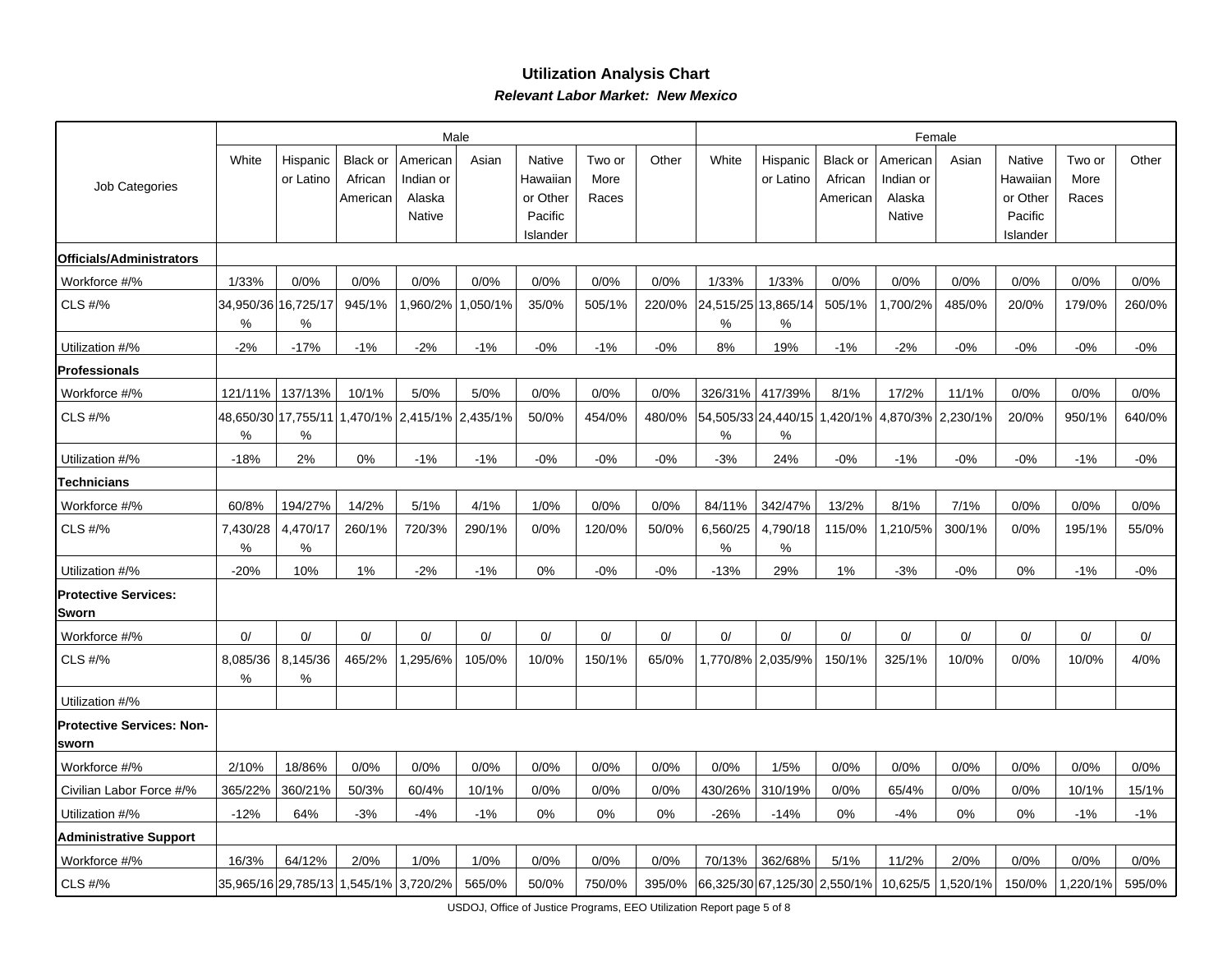|                      |        |                              |                            |                                       | Male    |                    |                | Female |         |                              |                     |                       |            |                    |                |        |
|----------------------|--------|------------------------------|----------------------------|---------------------------------------|---------|--------------------|----------------|--------|---------|------------------------------|---------------------|-----------------------|------------|--------------------|----------------|--------|
|                      | White  | Hispanic<br>or Latino        | <b>Black or</b><br>African | American<br>Indian or                 | Asian   | Native<br>Hawaiian | Two or<br>More | Other  | White   | Hispanic<br>or Latino        | Black or<br>African | American<br>Indian or | Asian      | Native<br>Hawaiian | Two or<br>More | Other  |
| Job Categories       |        |                              | American                   | Alaska                                |         | or Other           | Races          |        |         |                              | American            | Alaska                |            | or Other           | Races          |        |
|                      |        |                              |                            | Native                                |         | Pacific            |                |        |         |                              |                     | Native                |            | Pacific            |                |        |
|                      |        |                              |                            |                                       |         | Islander           |                |        |         |                              |                     |                       |            | Islander           |                |        |
|                      | %      | %                            |                            |                                       |         |                    |                |        | %       | %                            |                     | %                     |            |                    |                |        |
| Utilization #/%      | -13%   | -1%                          | $-0%$                      | $-1%$                                 | $-0%$   | $-0%$              | $-0%$          | $-0%$  | -17%    | $38\%$                       | $-0%$               | $-3\%$                | $-0%$      | $-0%$              | $-1%$          | $-0%$  |
| <b>Skilled Craft</b> |        |                              |                            |                                       |         |                    |                |        |         |                              |                     |                       |            |                    |                |        |
| Workforce #/%        | 2/4%   | 28/62%                       | 0/0%                       | 0/0%                                  | 0/0%    | 0/0%               | 0/0%           | 0/0%   | 0/0%    | 15/33%                       | 0/0%                | 0/0%                  | 0/0%       | 0/0%               | 0/0%           | 0/0%   |
| CLS #/%              | %      | %                            |                            | 33,560/35 46,690/48 1,065/1% 8,595/9% | 615/1%  | 10/0%              | 505/1%         | 175/0% | .880/2% | 1,755/2%                     | 55/0%               | ا %350/1.             | 110/0%     | 0/0%               | 25/0%          | 40/0%  |
| Utilization #/%      | $-30%$ | 14%                          | $-1%$                      | $-9%$                                 | $-1%$   | $-0%$              | $-1%$          | $-0%$  | $-2%$   | 32%                          | $-0%$               | $-1%$                 | $-0%$      | 0%                 | $-0%$          | $-0%$  |
| Service/Maintenance  |        |                              |                            |                                       |         |                    |                |        |         |                              |                     |                       |            |                    |                |        |
| Workforce #/%        | 14/9%  | 81/52%                       | 1/1%                       | 1/1%                                  | 1/1%    | 0/0%               | 0/0%           | 0/0%   | 2/1%    | 52/33%                       | 0/0%                | 3/2%                  | 2/1%       | 0/0%               | 0/0%           | 0/0%   |
| CLS #/%              |        | 41,290/18 71,000/31 2,630/1% |                            | 10,260/4                              | ,490/1% | 40/0%              | 1,030/0%       | 320/0% |         | 30,445/13 56,980/25 1,950/1% |                     | 10,150/4              | $.820/1\%$ | 65/0%              | 555/0%         | 345/0% |
|                      | %      | %                            |                            | %                                     |         |                    |                |        | %       | %                            |                     | %                     |            |                    |                |        |
| Utilization #/%      | $-9%$  | 21%                          | $-1%$                      | $-4%$                                 | $-0%$   | $-0%$              | $-0%$          | $-0%$  | $-12%$  | 8%                           | $-1%$               | $-2%$                 | 0%         | $-0%$              | $-0%$          | -0%    |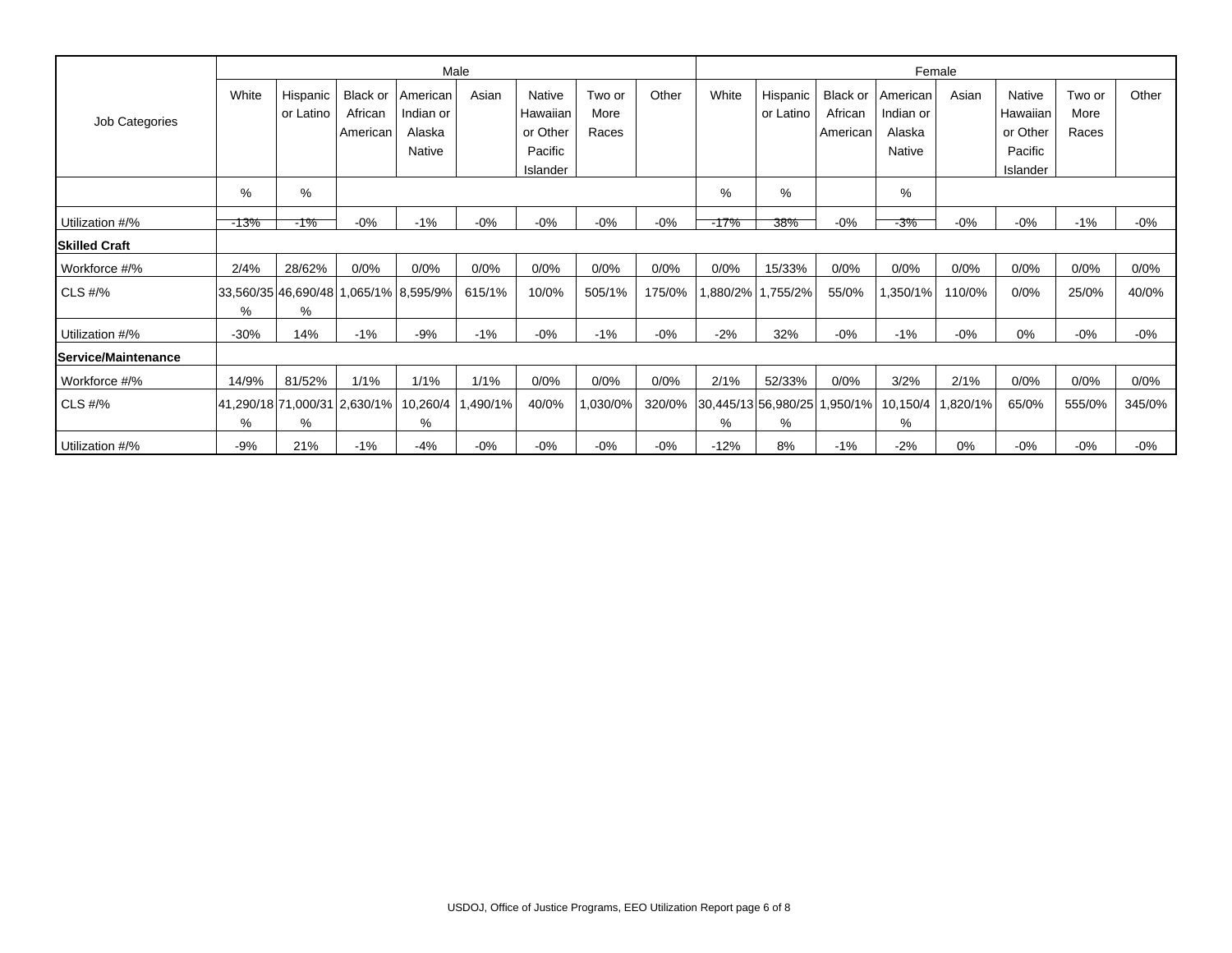### **Significant Underutilization Chart**

| Job Categories                |       |                       |                                 | Male                                      |       |                                           |                         | Female |       |                         |                                 |                                           |       |                                           |                         |       |
|-------------------------------|-------|-----------------------|---------------------------------|-------------------------------------------|-------|-------------------------------------------|-------------------------|--------|-------|-------------------------|---------------------------------|-------------------------------------------|-------|-------------------------------------------|-------------------------|-------|
|                               | White | Hispanic<br>or Latino | Black or<br>African<br>American | American<br>Indian or<br>Alaska<br>Native | Asian | Native<br>Hawaiian<br>or Other<br>Pacific | Two or<br>More<br>Races | Other  | White | Hispanic  <br>or Latino | Black or<br>African<br>American | American<br>Indian or<br>Alaska<br>Native | Asian | Native<br>Hawaiian<br>or Other<br>Pacific | Two or<br>More<br>Races | Other |
|                               |       |                       |                                 |                                           |       | Islander                                  |                         |        |       |                         |                                 |                                           |       | Islander                                  |                         |       |
| Professionals                 | V     |                       |                                 | ✔                                         | ✔     |                                           |                         |        |       |                         |                                 | ✔                                         |       |                                           | v                       | v     |
| Technicians                   | ✓     |                       |                                 | ✓                                         |       |                                           |                         |        | ✔     |                         |                                 | v                                         |       |                                           | v                       |       |
| <b>Administrative Support</b> | ✓     |                       |                                 | ✓                                         |       |                                           |                         |        | ✓     |                         |                                 | ✔                                         |       |                                           |                         |       |
| <b>Skilled Craft</b>          | V     |                       |                                 | ✔                                         |       |                                           |                         |        |       |                         |                                 |                                           |       |                                           |                         |       |
| Service/Maintenance           | V     |                       |                                 | ✔                                         |       |                                           |                         |        | ✓     |                         |                                 |                                           |       |                                           |                         |       |